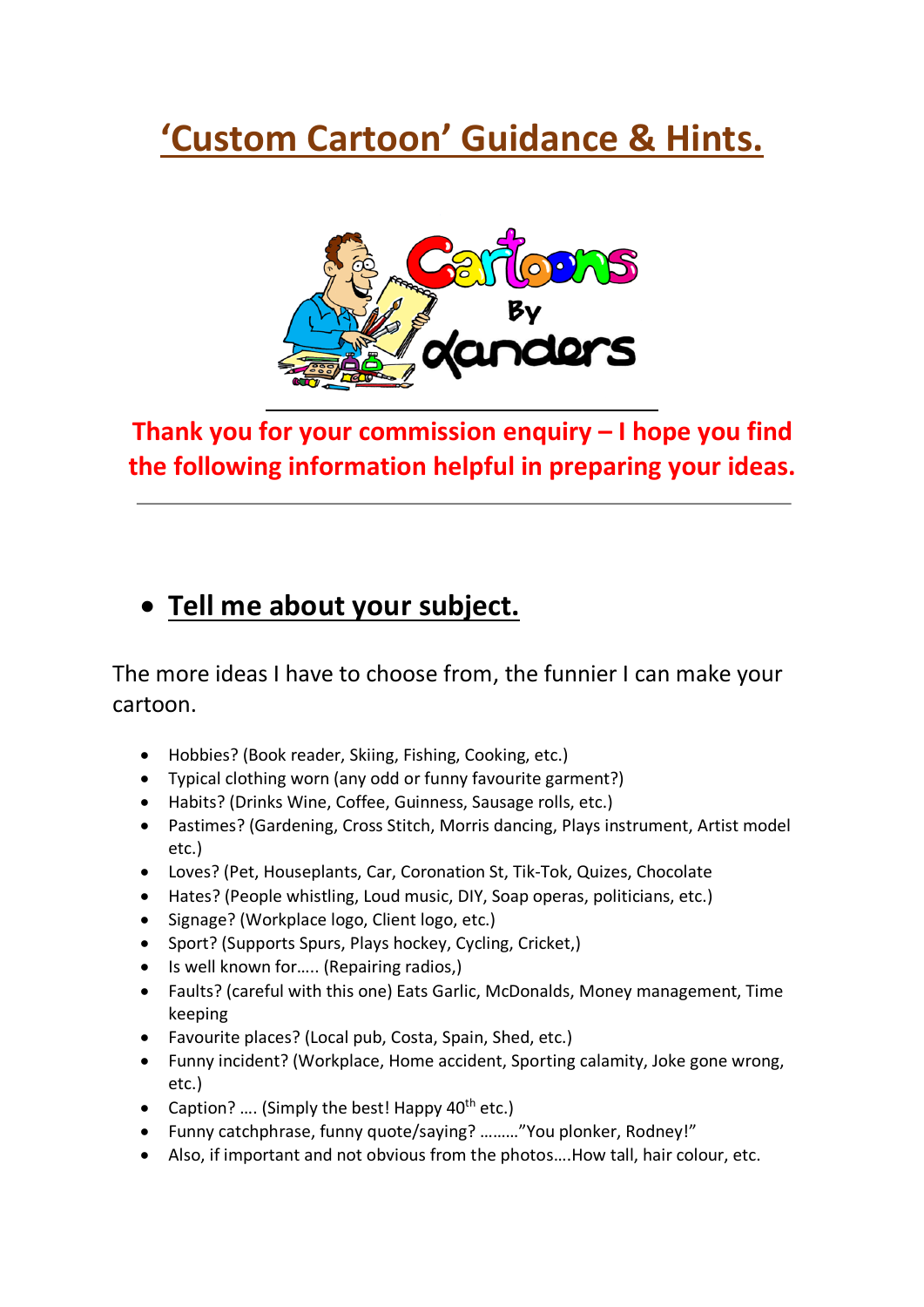## • **What size of cartoon is best?**

The size of your cartoon is normally based on how many ideas you wish to include. Generally, a busy cartoon works great in A3 size. If you prefer a smaller A4 size then fewer things going on will not cram the cartoon too much. If you are not sure, give me a call.

### • **What about photos?** (please read carefully)

Firstly, please understand these are **CARTOON** likenesses and NOT *photo realistic* images. If it is a photo-illustration you need please speak to me first as it may not be a cartoonist you require but a fine artist/Illustrator.

If you haven't already visited www.landers.co.uk/gallery/ there are many examples of my cartoon work to see, to ensure the style is what you are looking for.

So, having got that out of the way, the photos you send me are really important.

Check the size of your photos. 'Low resolution' social media shots can be really problematic. Please carefully check this before sending.

Remember, I do not know your subject, so to achieve a great cartoon likeness I am going to need some good facial information from your photos.

#### Here are some good examples – please send a few of each.



Side profile is good. I can see facial contours, the shape of the nose and the style of the hair.

but I also need……. ¼ side profile. This give me additional reference for the shape of the face.